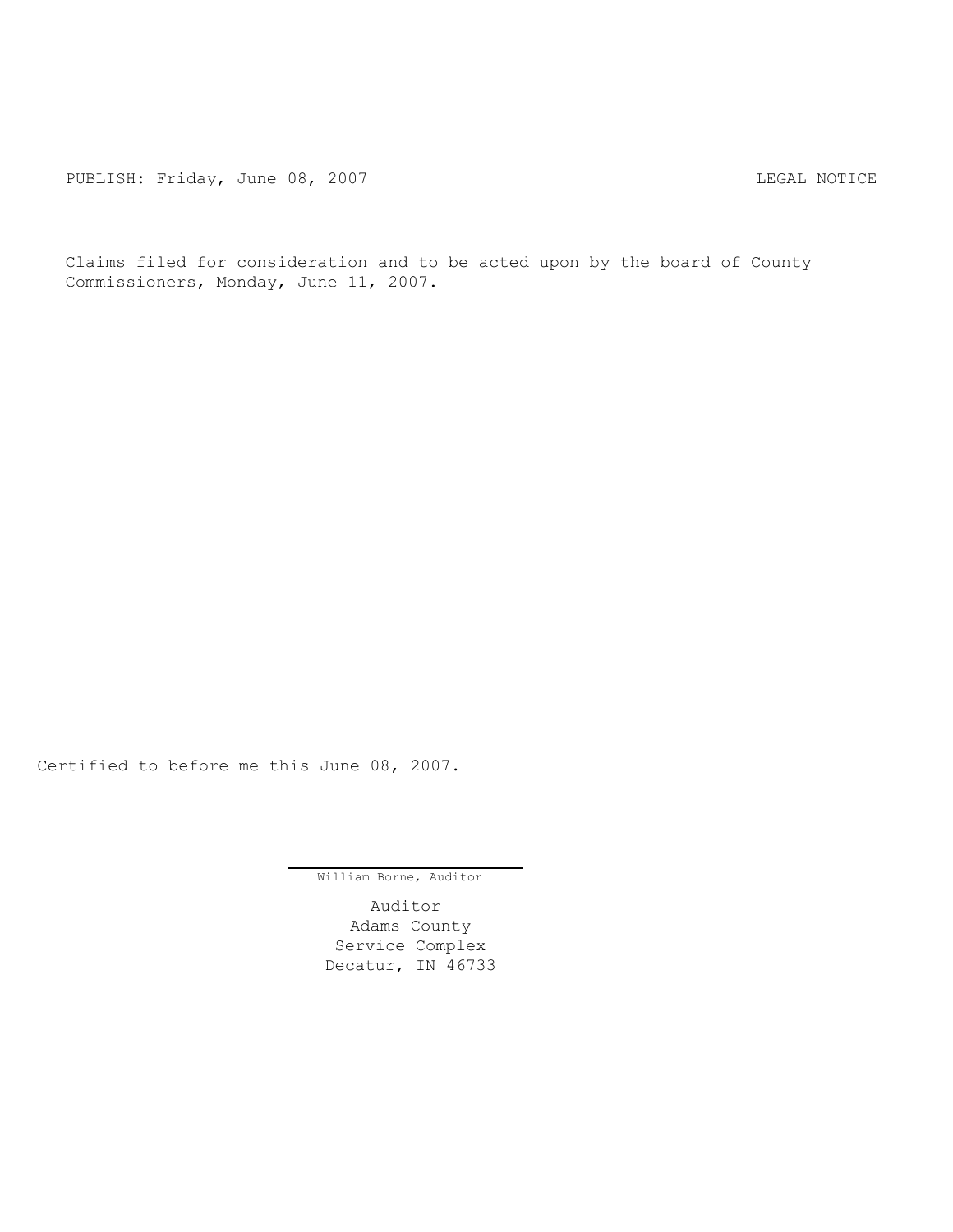

## **Claims Docket for Newspaper Adams County, Indiana**

## For Period: **4/24/2007** to **5/10/2007**

Date Claims to be Paid: **6/11/2007**

*313 W. Jefferson St. Decatur, IN 46733 (219) 724-2600*

| <b>Vendor</b>                    | <b>Amount</b> | <b>Vendor</b>                        | <b>Amount</b> |  |
|----------------------------------|---------------|--------------------------------------|---------------|--|
| Adams County 4-H Clubs           | 75.00         | <b>Adams County Auto Supply</b>      | 834.50        |  |
| Adams County Economic Dev        | 46,611.99     | <b>Adams Memorial Hospital</b>       | 30,108.34     |  |
| <b>Adams County Solid Waste</b>  | 15.24         | Indiana Michigan Power               | 9,152.37      |  |
| American Health Care             | 181.53        | Appraisal Research Corpor            | 3,458.33      |  |
| Arnold Lumber Company            | 12.70         | Baker And Schultz, Inc.              | 39,368.80     |  |
| Barney's Auto Electric Se        | 185.00        | Beam, Longest, And Neff              | 2,028.80      |  |
| Berne Ready Mix                  | 903.18        | Berne Tri-Weekly News                | 100.23        |  |
| Hoosier Blue Flame               | 50.00         | Brateman's                           | 70.94         |  |
| Butler, Fairman, & Seufer        | 1,225.73      | Bowers, Charles                      | 2,302.92      |  |
| Chet's Pest Control              | 120.00        | Cintas Location #338                 | 69.90         |  |
| City Of Decatur                  | 410.23        | Clarke Mosquito Control P            | 3,899.80      |  |
| Decatur True Value               | 89.31         | <b>Complete Printing Service</b>     | 60.00         |  |
| Courtesy Ford, Inc.              | 762.23        | Craigville Telephone Comp            | 119.60        |  |
| Decatur Chamber Of Commer        | 75.00         | Decatur Daily Democrat               | 938.99        |  |
| Decatur Tire Center              | 37.00         | <b>Emergency Radio Service</b>       | 962.61        |  |
| Erie Haven                       | 58.36         | Ernst Truck Equipment, In            | 4,660.95      |  |
| Fail-Safe Alarm                  | 40.50         | Gall's                               | 36.80         |  |
| Geneva Police Department         | 42.00         | Gerber's Super Valu, Inc.            | 366.76        |  |
| Gordon Food Service              | 3,635.72      | Graybar                              | 84.74         |  |
| Grimm's Auto                     | 119.09        | Verizon North                        | 195.60        |  |
| Helena Chemical                  | 186.00        | Hilty Builder Supply                 | 33.57         |  |
| <b>Heller Nursery</b>            | 135.83        | Hilty Engine Service                 | 254.80        |  |
| K-Mart                           | 291.88        | Kiess Electric                       | 1,134.65      |  |
| L & S Distributing               | 4,028.92      | Lehman Feed Mill                     | 129.50        |  |
| Maddock Industries, Inc.         | 106.94        | Gresla, Mark S. Md                   | 407.92        |  |
| Mark's Heating                   | 565.44        | Meshberger Brothers Stone            | 63,706.01     |  |
| Monroe Water Department          | 146.56        | Kone, Inc.                           | 166.00        |  |
| National Oil And Gas             | 1,562.40      | Nipsco                               | 5,225.66      |  |
| Schwartz, Palmer                 | 10.56         | Park Center, Inc.                    | 6.00          |  |
| EMP Co-op, Inc.                  | 2,196.00      | Quik Stop                            | 187.89        |  |
| Selking International            | 1,285.57      | <b>Shifferly Dodge</b>               | 107.25        |  |
| Stoneco, Inc.                    | 568.84        | Stoppenhagen Eggs                    | 28.50         |  |
| Print Shop                       | 1,348.60      | Top Supply Company                   | 369.07        |  |
| <b>Tractor Supply Company</b>    | 60.67         | Tri-State First Aid                  | 49.45         |  |
| Trisha Hockemeyer                | 144.37        | U.S. Postmaster                      | 3,799.00      |  |
| Underground Pipe & Valve,        | 1,516.80      | Sprint                               | 870.27        |  |
| Wayne - Vaughn                   | 585.87        | Welder Services, Inc.                | 148.80        |  |
| West Payment Center              | 877.00        | Adams County Extension Education Fur | 113.82        |  |
| Haugk Companies, Inc.            | 147.00        | Burry, Herman, Miller, Brown         | 406.25        |  |
| <b>Swiss City Veterinary</b>     | 285.00        | Ikon Office Solutions                | 3,088.45      |  |
| National Serv-All                | 175.07        | Embarq                               | 4,470.32      |  |
| J. L. Manufacturing & Fab.       | 1,219.50      | Patrick Norton                       | 313.24        |  |
| Correctional Management Co., Llc | 780.00        | Paul Norr                            | 40.00         |  |
| Zep Manufacturing Company        | 91.61         | Judith E. Affolder                   | 33.03         |  |
| Mary Baker                       | 5.28          | <b>Purdue University</b>             | 48,135.00     |  |
| <b>Briggs Corporation</b>        | 123.80        | Hobart Sales And Service             | 445.98        |  |
| Waste Management                 | 153.18        | <b>B</b> Secure Alarm Systems        | 799.11        |  |